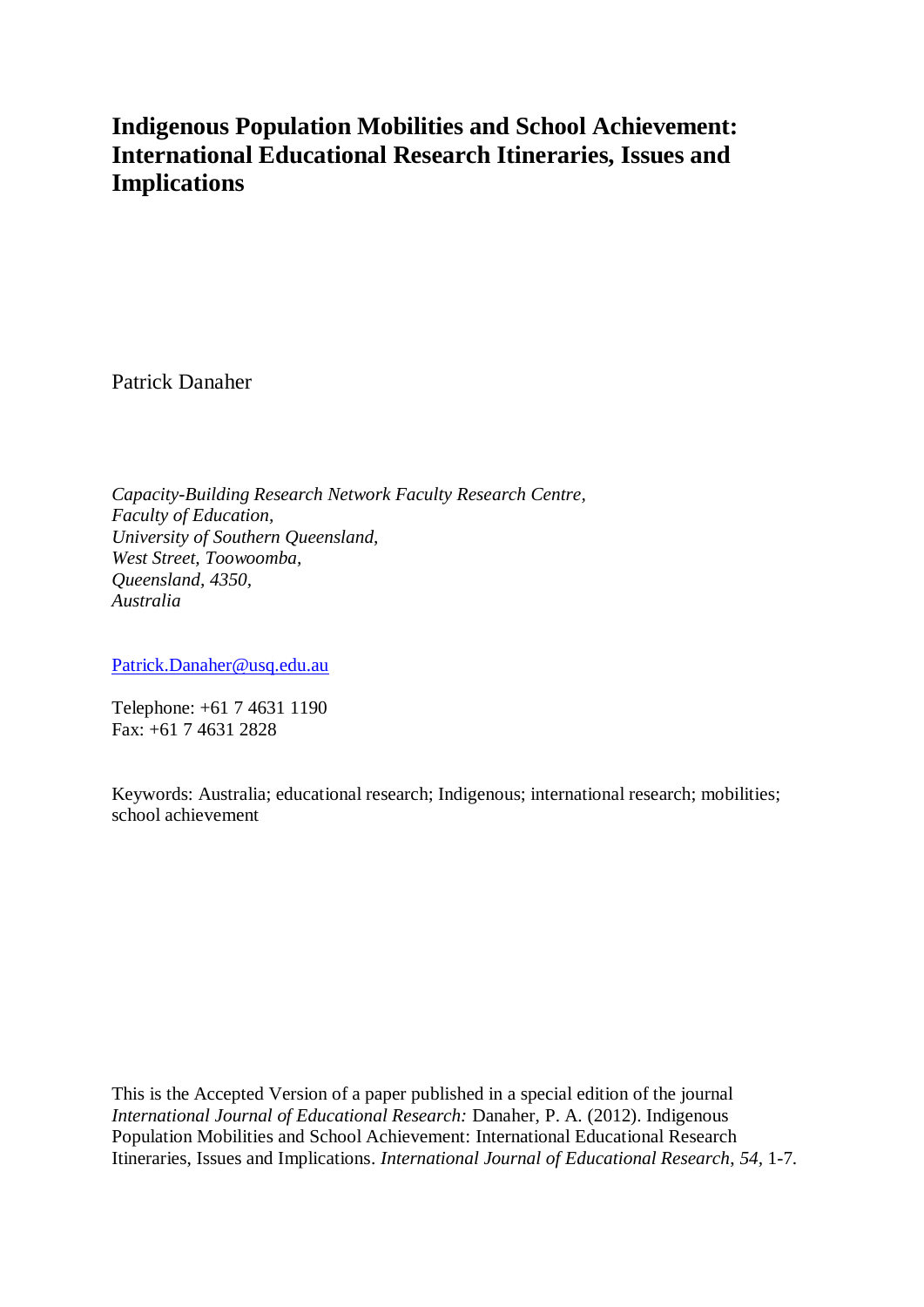## **Indigenous Population Mobilities and School Achievement: International Educational Research Itineraries, Issues and Implications**

P. A. Danaher

Capacity-Building Research Network Faculty Research Centre, Faculty of Education, University of Southern Queensland, West Street, Toowoomba, Queensland, 4350, Australia E-mail: patrick.danaher@usq.edu.au Telephone: 61 7 4631 1190 Fax: 61 7 4631 2828

# **Abstract**

This paper situates the articles in this special theme issue of the *International Journal of Educational Research* within the broader global literature regarding the educational experiences and opportunities of mobile communities. The paper distils those articles' contributions to extending current understandings about the specific *itineraries* of Indigenous pupils in northern Australia, the underlying *issues* of Indigeneity and school achievement, and the consequent *implications* for international and comparative educational research. In so doing, the paper links the particular analyses outlined in the articles and the associated sites of their research with wider debates in contemporary scholarship pertaining to education and mobilities, including the complexity and contentiousness of evidentiary data sets and of accompanying schooling policy and provision frameworks.

# **Keywords**

Australia; educational research; Indigenous; international research; mobilities; school achievement

# **Introduction**

In 2000 I guest edited a special theme issue of this journal about the education of particular groups of mobile learners (Danaher, 2000a). That issue essayed a mapping of the international diversity attending current research into Traveller and nomadic education – specifically among and with six types of mobile communities (nomadic pastoralists, migrant fisherpeople, fairground/showground people, Gypsy Travellers, barge people and circus people) in six countries (Nigeria, India, Scotland, England, the Netherlands and Australia).

In the guest editor's introduction to that theme issue (Danaher, 2000b), I articulated a number of propositions that resonate with the current special theme issue of the journal:

- Communities whose members are mobile for at least some parts of their lives are widespread and live on every settled continent throughout the world.
- Most if not all such communities experience some form of marginalisation on account of their deviation from the norm of fixed, permanent residence that has held sway since the invention of agriculture and that accelerated after the industrial revolution.
- That marginalisation has a direct and continuing impact on mobile learners' formal compulsory educational experiences and opportunities, arising from the schooling system"s being predicated on pupils conforming to the norm of fixed, permanent residence.
- It is vital for international and comparative educational research to develop worldwide understandings of the diversity of types of mobile communities in order to extend the field conceptually and also to enhance the educational outcomes of mobile learners.

This is the Accepted Version of a paper published in a special edition of the journal *International Journal of Educational Research:* Danaher, P. A. (2012). Indigenous Population Mobilities and School Achievement: International Educational Research Itineraries, Issues and Implications. *International Journal of Educational Research*, *54,* 1-7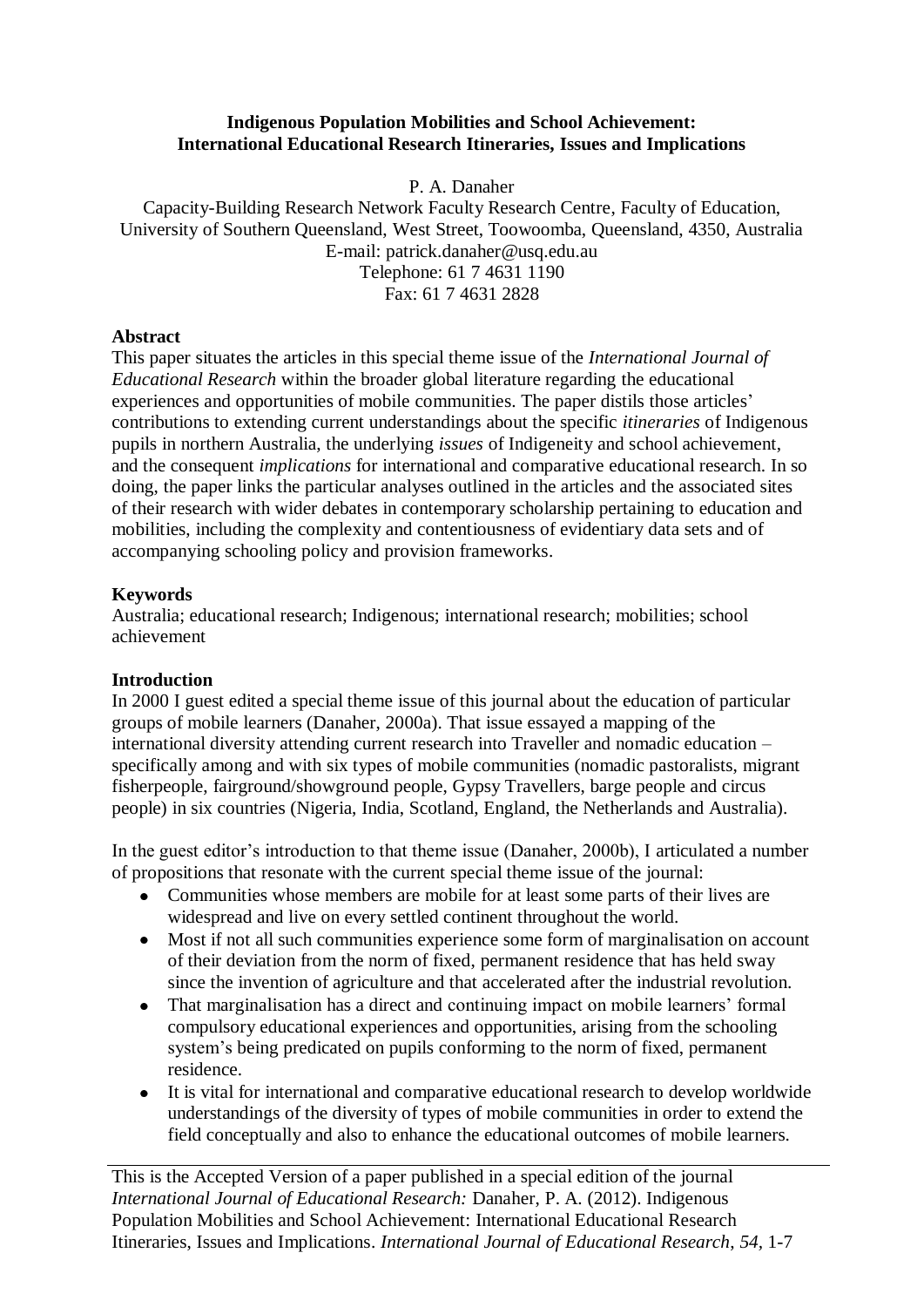A key element of those worldwide understandings is the elaboration of in-depth, richly textured, highly contextualised studies that also link with broader theoretical, methodological and practical issues in the field under review.

11 years later these propositions have been taken up and given new life and fresh meaning in relation to a crucial domain of international educational research: the complex and contentious link between Indigenous population mobilities and school achievement. This special theme issue of the journal presents five detailed accounts of that link in different parts of northern Australia, with the final article (Prout  $\&$  Hill, this issue) synthesising the issue's findings and outlining a project for subsequent research.

My task in this opening article to this special theme issue is threefold:

- to identify the distinctive *itineraries* (understood here as specific patterns of traversing physical spaces) exhibited by the particular mobile communities represented in this theme issue and to connect those itineraries to broader debates in the contemporary mobilities literature
- to distil the underlying *issues* portrayed by the articles' authors and to associate them with wider scholarship pertaining to Indigeneity and school achievement
- to elaborate some of the *implications* for international and comparative educational research arising from these itineraries and issues.

In enacting this threefold task, I seek to highlight the significance of the succeeding articles and of the theme issue as a whole. As will be seen, while the case studies in the theme issue are focused on different locations within northern Australia, they have profound resonance with comparable and diverse research from around the world. Equally importantly, and as I outline below, the findings of the respective authors as summarised by Prout and Hill (this issue) constitute a vital contribution to extending the field of research concerned with the education of mobile learners. The theme issue has much to say of enduring relevance about access and equity for marginalised and minority school pupil populations, and in particular the vital sub-strand of this scholarship that considers highly mobile pupil population groups. In so doing, the theme issue deploys the distinctive interdisciplinary nature of the theoretical and empirical approaches taken within the articles presented here: bringing together scholars with expertise in demography, economics, education and geography to present *in situ* data and narratives of the interface between education and mobilities at various geographical sites and localities across Australia"s north. At the same time, as this paper articulates, those data and narratives have highly developed value for international and comparative educational research that extends far beyond their geographical boundaries.

#### **Itineraries**

Mapping the itineraries of particular mobile communities is crucial to understanding the specific defining features of the forms of mobility in which they engage. Furthermore, as the articles in this special theme issue make clear, that mapping is vital to identifying the types of formal educational provision that those communities are and are not able to access easily, if at all.

Part of the significance of this theme issue therefore lies in the extensive and intensive analyses of different mobile groups' itineraries and related forms of mobility in northern Australia that it contains. The extensiveness of those analyses is confirmed by the fact that they traverse two Australian states (Western Australia and Queensland) and one Australian territory (the Northern Territory), within which they range from the tourist town of Broome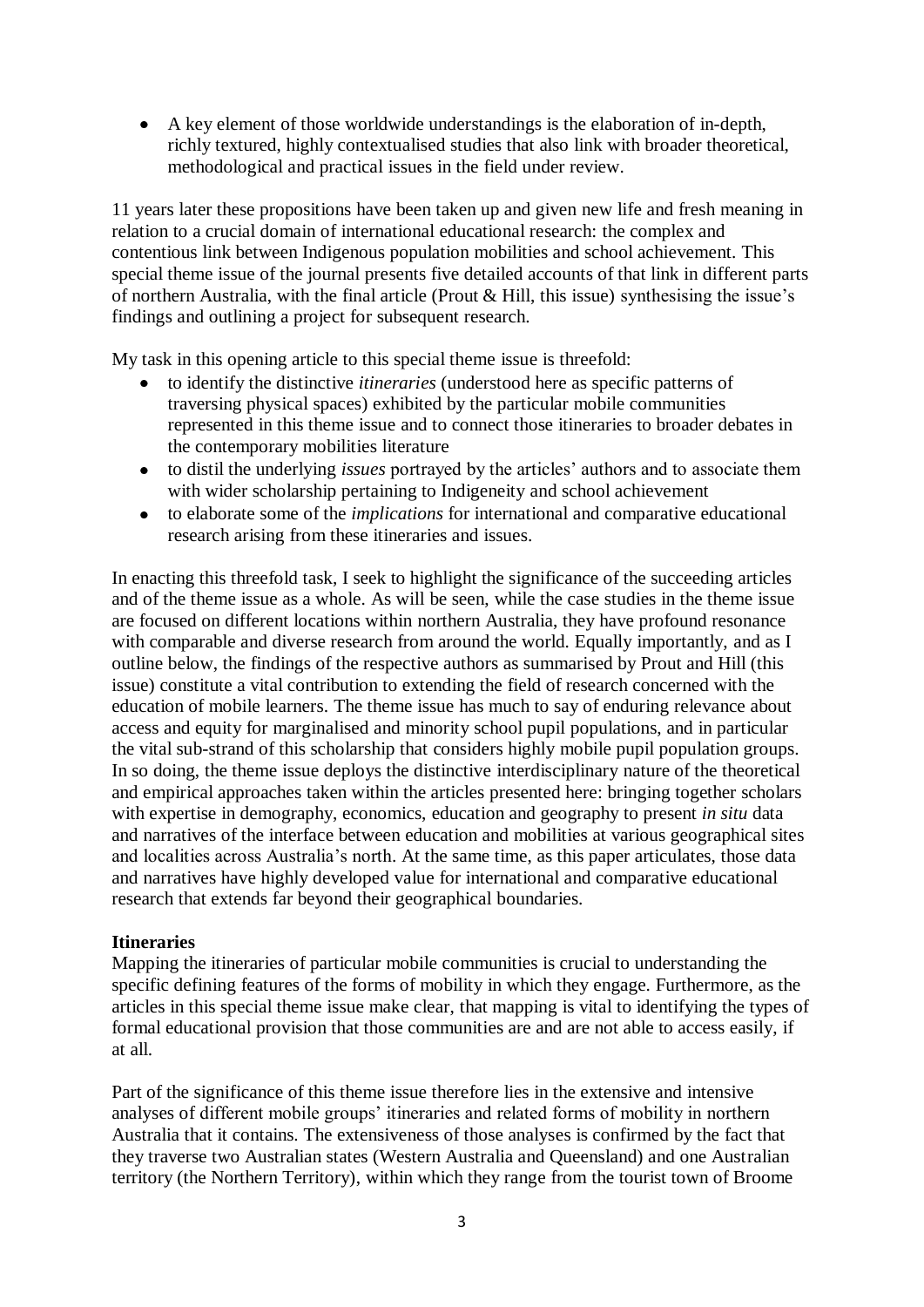in northwestern Western Australia (Prout & Yap, this issue) to schools in regional North Queensland and outer metropolitan Brisbane (Navin, Hill & Doyle, this issue) to the remote and predominantly Aboriginal town Wadeye in the Northern Territory (Taylor, this issue) to a large provincial city in North Queensland (Doyle & Prout, this issue; Hill, Lynch, & Dalley-Trim, this issue). The intensiveness of those analyses is reflected in the detailed statistical examination of school attendance records and the depth of the associated quantitative and qualitative interpretations of the available evidence base.

At the same time, it is appropriate to note that another part of the theme issue"s significance derives from the methodological problems that it highlights in obtaining accurate, comprehensive and reliable data about school pupils" movements in and out of schools, with crucial implications for policy-making about and provision of schooling – a point that I elaborate below.

Despite this important caveat, some of the features of the patterns of movements across physical spaces exhibited by the various Indigenous communities outlined in the articles in this theme issue included the following:

- The intensity of frequency of movement (Prout  $& \text{Yap},$  this issue)
- The circularity of direction of movement (Prout  $& \text{Yap},$  this issue)
- The frequent disconnection between movement and the school experience or environment (Prout & Yap, this issue)
- An appearance to outsiders of an unpatterned character of the direction and/or the duration of movement (Prout & Yip, this issue)
- Very high mobility rates for some Indigenous school pupils (Navin, Hill, & Doyle, this issue)
- $\bullet$ A combination of localised movement and movement from a specific geographical location (Navin, Hill, & Doyle, this issue)
- A pattern of short stays in particular schools (Navin, Hill,  $\&$  Doyle, this issue)
- Some pupils" mobility exhibiting the negatively valenced metaphor "churn/ing"  $\bullet$ (Navin, Hill, & Doyle, this issue; Hill, Lynch, & Dalley-Trim, this issue)
- A prevalence of short absences from school, particularly in secondary school and especially in remote areas of Australia (Taylor, this issue)
- A pattern of non-attendance at school that was often not related to mobility (Taylor, this issue)
- An apparent but uncertain link between patterns of mobility and school achievement (Doyle & Prout, this issue; Hill, Lynch, & Dalley-Trim, this issue)
- The close connectedness between movement and place "within regions of belonging" (Prout & Hill, this issue).

This selected listing of key characteristics of these Indigenous communities" forms of mobility gives us some understanding of the complexity and diversity of those communities" itineraries – a point that reinforces the need to read each distilled feature against the detailed and highly contextualised backdrop of each Indigenous community or set of communities presented in each article in this theme issue. Each of these characteristics could generate a detailed and comprehensive policy response in its own right; in combination, several of these characteristics appear to contradict one another and to cancel one another out. Even allowing for the divergent patterns of mobility evident in such geographically dispersed locations as northwestern Western Australia (Prout & Yap, this issue), regional North Queensland and outer metropolitan Brisbane (Navin, Hill & Doyle, this issue), and the remote Northern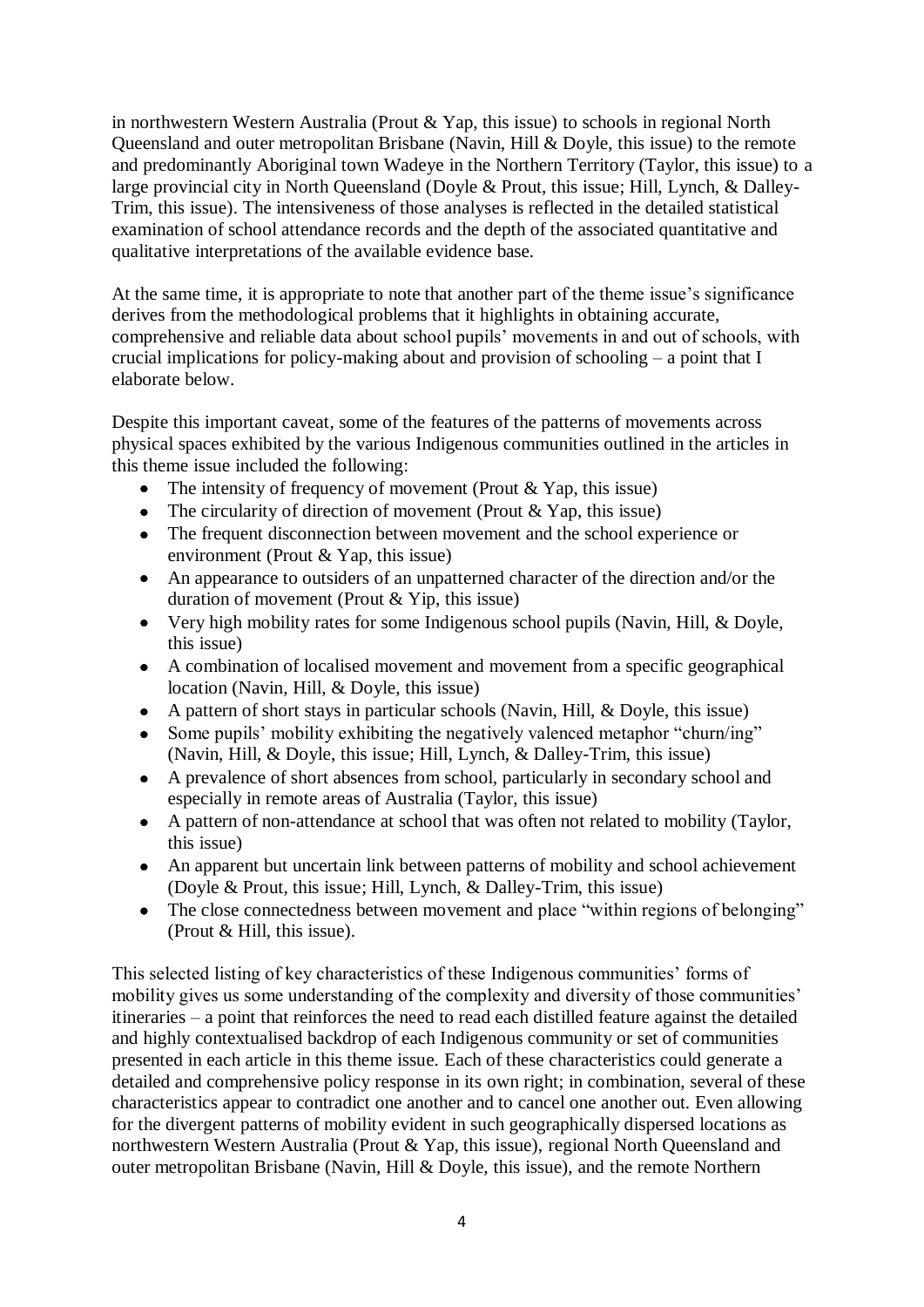Territory (Taylor, this issue), the differences outweigh the similarities and emphasise the ongoing need for theoretical, methodological, policy and practice approaches that attend to the locational specificity as well as to the national and international trends in relation to Indigenous population mobilities and school achievement.

Similarly, the articles in this theme issue identified an equally complex and diverse set of reasons for the forms of mobility demonstrated by the Indigenous communities in northern Australia. An equally selective list of motivations adduced in the succeeding articles included the following:

- The impact of "relational and institutional push-pull factors" (Prout  $& Yan$ , this issue); for example, ""Pull" factors might … include the need to access health services in a larger urban centre, while "push" factors might relate to … overcrowding in housing" (Navin, Hill, & Doyle, this issue)
- The impact of "socio-cultural needs and obligations" (Prout  $& \text{Yap},$  this issue)  $\bullet$
- Factors outside the school such as "poverty, overcrowding, neglect, substance abuse, [and] alcohol [abuse]" (Prout & Yap, this issue), as well as "family dynamics ... [and] housing circumstances" and "historical connections to place and accessing regional services" (Navin, Hill, & Doyle, this issue)
- Factors inside the school such as "feelings of alienation and shame in the school environment … , and being teased for not fitting in or having the right school resources" (Prout & Yap, this issue)
- A posited link between "issues surrounding school attendance" (including but not  $\bullet$ restricted to mobility) and broader issues related to "local governance, socialization and community development" (Taylor, this issue)
- A posited link between teachers developing more contextualised and nuanced  $\bullet$ understandings of the reasons for Indigenous pupils" mobilities and generating more effective professional development for those teachers" interactions with their Indigenous mobile pupils (Hill, Lynch, & Dalley-Trim, this issue)
- A posited link between some forms of Indigenous mobility and "efforts to gain or  $\bullet$ maintain strong social, cultural, emotional and economic tethers" (Prout  $\&$  Hill, this issue)
- "Reactionary mobilities" such as fulfilling the social obligations related to the illnesses or deaths of relatives (Prout & Hill, this issue)
- Motivations derived from a "rootedness to place and the network of life within place" (Prout & Hill, this issue)
- Motivations reflecting "both rationality of purpose and a set of deeply entrenched connections regarding relatedness" (Prout & Hill, this issue).

As with the patterns of mobility of Indigenous school pupils in Australia outlined above, so too with the reasons for those patterns: the complexity and diversity illustrate a rich tapestry of human interactions with one another and their environments, yet they also defy easy analysis and policy prescriptions. For instance, some motivations are responsive to family circumstances and relatives" health, while others are more proactive and strategic. Similarly, some reasons are centred on the school environment and are hence more likely to be (although not necessarily) amenable to action by schools, but several others derive from situations that are separate from school life and are difficult if not impossible for schools to influence.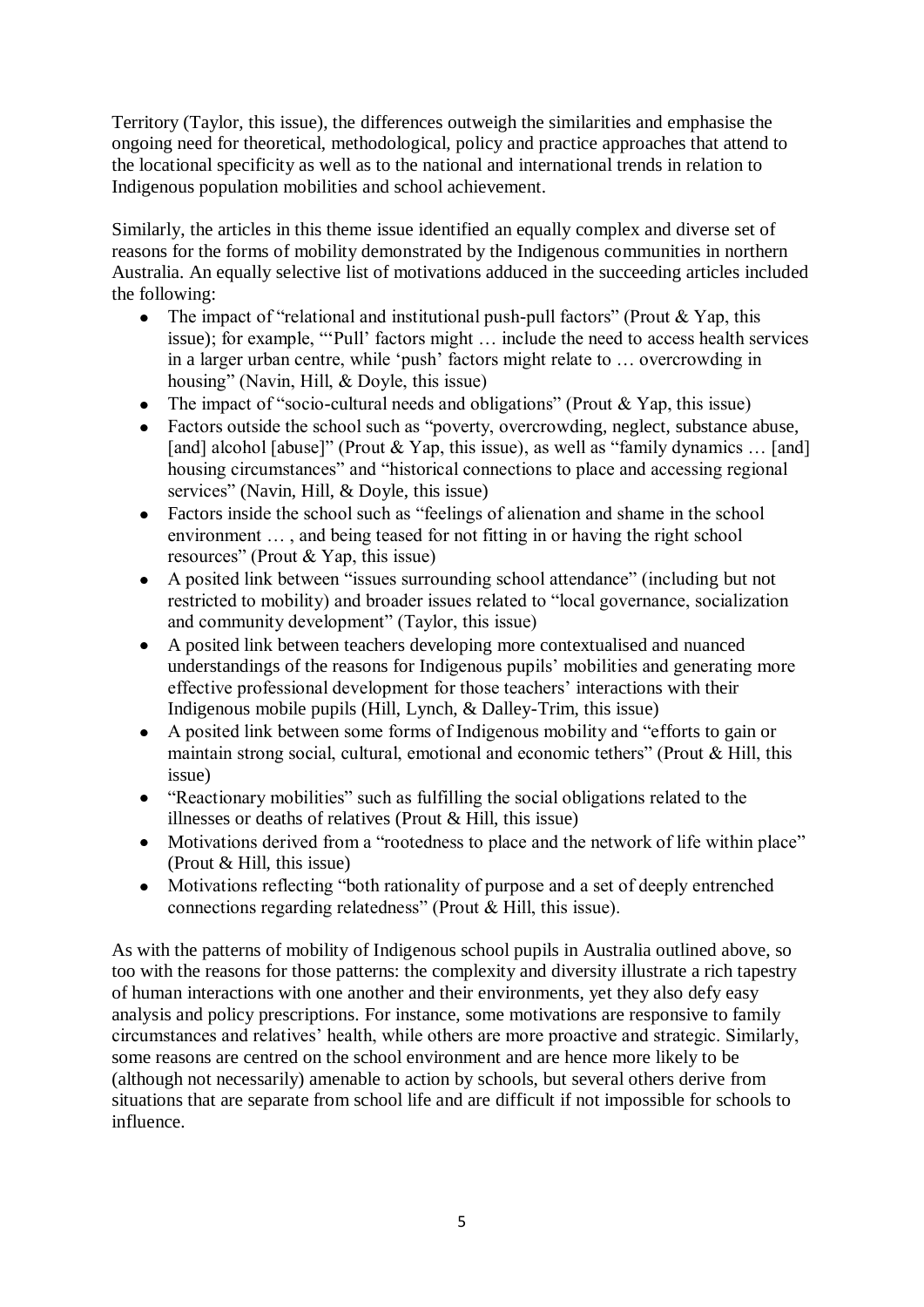Specifically in relation to the expectation that Indigenous communities are likely to be more mobile than their non-Indigenous counterparts, some of the theme issue contributions" findings fulfil that expectation while others challenge it. This was evocatively encapsulated by Prout and Hill (this issue) as follows:

… there are Indigenous people – both adults and children – who have no particular residence but move within a network of relations, in various locales, with whom they are equally at home. At the other end of the spectrum, there are Indigenous people who live permanently in one locale.

By contrast, Taylor (this issue) summarised the situation thus: " … rates of absence from a home area are markedly higher for Indigenous children in remote areas compared to Indigenous children elsewhere, and … they are much higher for Indigenous children everywhere compared to their non-Indigenous counterparts". Yet as Taylor (this issue) also observed: " … by far the majority of Indigenous school-age children are not mobile but sedentary in the sense that they are mostly resident at any one time within their school catchment area". At the same time, being sedentary for many of these children did not equate to attending school or to achievement (as defined by such performance measures as standardised tests) if they did attend school – a point that is elaborated in the next section.

The succeeding articles simultaneously link their respective findings to contemporary international scholarship about the relationship between Indigeneity and mobility and extend that scholarship in significant ways. Ethnicity is certainly one of the major dimensions of historical and current manifestations of mobilities, along with occupation and lifestyle (Kenny & Danaher, 2009), with groups such as Gypsy Travellers and Roma or Romani exhibiting various forms of mobility in Australia (Morrow, 2009), England (Kiddle, 2009; Levinson, 2009), Ireland (Kenny & Binchy, 2009) and Spain (Souto-Otero, 2009), and each of these communities reporting similar disconnections between home and school to those outlined in this theme issue.

This similarity was encapsulated in the following account of reindeer herders in the Russian Republic of Sakha (Yakutia):

The mobility of the indigenous population of the North made *settlement* schools a serious problem on a number of counts. Separated from their parents, nomadic children were not taught traditional skills essential to the maintenance of traditional ways. Additionally and predictably, the children missed their parents, which negatively influenced their studies. Each spring, most nomadic parents–either by force or by persuasion–took the children out of school and brought them to the reindeer herd till the end of the school year in May. The teachers reluctantly let the children go on the condition that the parents continue the school program with the children. Since the nomad parents had neither the time nor the proper training for teaching academic subjects, indigenous children fell behind in their studies. (Robbek, Gabysheva, Nikitina, & Sitnikova, 2009, p. 74; *emphasis in original*)

On the one hand, Robbek *et al*."s rendition of the lives of the Yakutian reindeer herder children and their parents resonated strongly with at least some of the Australian Aboriginal and Torres Strait Islander communities whose experiences are recounted in this theme issue. This resonance relates particularly to the link between each community"s Indigeneity and a set of complex manifestations of mobility, as well as to the fundamental contradiction between those manifestations and the schooling system"s presumption of fixed, permanent residence. On the other hand, the preceding discussion has highlighted the multiple forms of mobility enacted by the various Indigenous Australian groups in addition to the diverse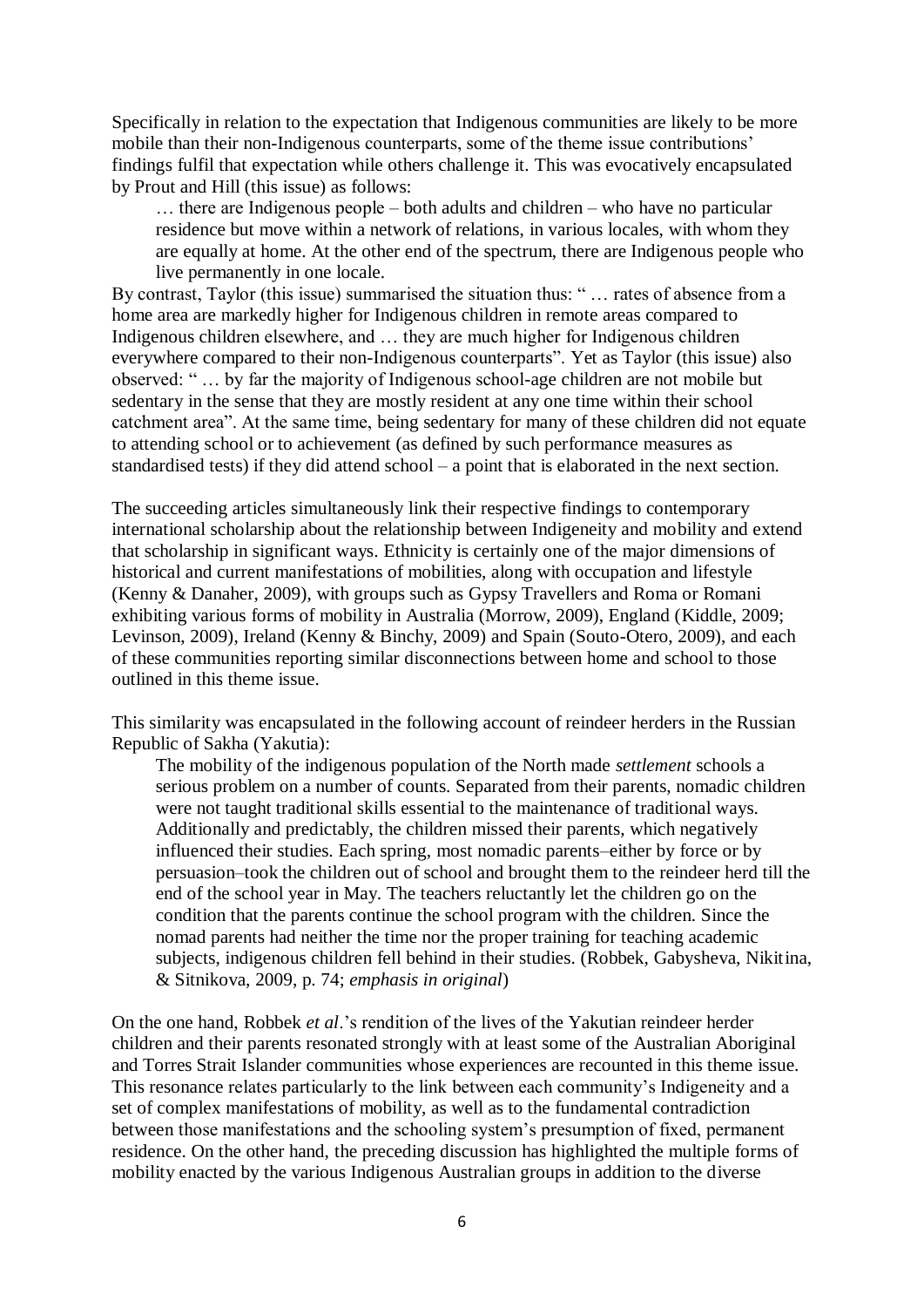reasons for such mobility. In other words, the articles in this theme issue simultaneously articulate with, and help to extend, existing understandings of the Indigeneity–mobility relationship as gleaned from current international educational research in the field.

## **Issues**

The previous section having elaborated the distinctive itineraries of the various mobile communities represented in this theme issue (including some instances of immobility), this section explores the underlying issues identified by the theme issue authors arising from those itineraries. In particular, the contentious link between Indigeneity and school achievement, and by extension between mobility and school achievement, is examined.

As with Indigeneity and mobility, so too with Indigeneity and school achievement: the authors in the theme issue have highlighted considerable complexity and diversity attending the supposed connections between these two phenomena, as well as the multifaceted character of school achievement. At the outset, however, it is important to note that locationally contextualised and pedagogically situated approaches to school achievement do not figure prominently in the succeeding articles (in contrast to the authors' common calls for contextualised and situated initiatives in schooling provision for Indigenous Australian pupils). This is because of the continuing and growing influence of broader global and national sociocultural and political forces associated with neoliberalism (Doyle & Prout, this issue; Hill, Lynch, & Dalley-Trim, this issue; Prout & Hill, this issue), with concomitant developments such as heightened school and teacher accountability and high stakes standardised testing of pupils (Navin, Hill, & Doyle, this issue; Doyle & Prout, this issue). This is vital to acknowledge and understand because it significantly reduces the diversity and narrows the focus of what is understood as "school achievement" and hence restricts the capacity for Indigenous pupils and their families and teachers to imagine and enact more inclusive and relevant forms of such achievement. (It is interesting that, although they are very different, both caveats outlined in the previous and in this section relate to measurement – respectively of mobility and of school achievement. This point underscores the interrelatedness of the two concepts, as I elaborate below.)

This caveat about defining and measuring school achievement having been acknowledged, as well as the contributors' appropriate cautions about not being able to generalise from their localised studies, I turn now to distil some of the characteristics of such achievement analysed by the authors in this theme issue related to Indigeneity:

- The politicised character of school and systemic achievement data, with implications for funding and other resource-based decisions, impacting on Indigenous and non-Indigenous pupils alike (Prout  $& \text{Yap},$  this issue)
- A surprising lack of empirical evidence of a positive link between school attendance and achievement (Taylor, this issue)
- A lack of consensus about this link's applicability to Indigenous pupils (Doyle  $\&$ Prout, this issue)
- The significant impact of short-term mobility by Indigenous pupils on ways in which schools measure those pupils' achievement (Doyle & Prout, this issue)
- The incapacity of standardised test results to articulate in meaningful and nuanced  $\bullet$ ways with the school achievement of individual Indigenous pupils or of the cohorts to which they belong (Doyle & Prout, this issue)
- Indigeneity appearing to be a stronger influence than mobility on school achievement  $\bullet$ (Doyle & Prout, this issue)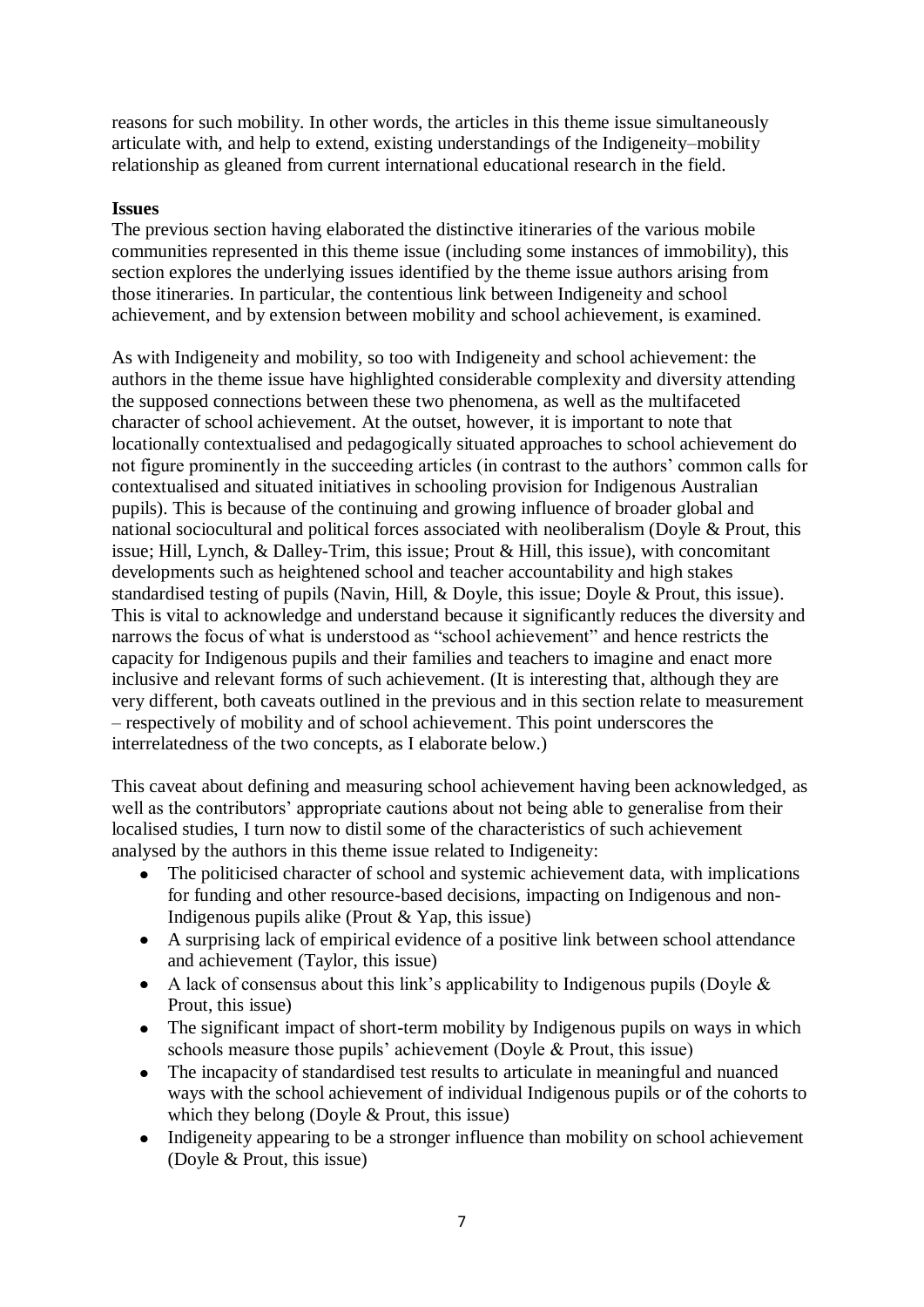• International concerns about low school achievement for Indigenous mobile pupils (Hill, Lynch, & Dalley-Trim, this issue).

Clearly the complexity and diversity (and also the apparent and sometimes real contradictions) attending Indigenous pupils" patterns of mobility extend to their experiences of school achievement. As noted above, part of the multifaceted character of the relationship between Indigeneity and school achievement is evident in lack of school attendance by many Indigenous non-mobile pupils and in lack of achievement (as measured by standardised tests) if they did attend school (Taylor, this issue).

Likewise some of the contributors to this theme issue identified multifaceted links between mobility and school achievement, as follows:

- An asserted connection between mobility and early school engagement, so that mobile learners who disengaged from schooling in the first three years of formal education were disadvantaged (Navin, Hill, & Doyle, this issue)
- The politicised character of school achievement data in relation to mobile pupils (Doyle & Prout, this issue)
- An apparently stronger relationship between mobility and school achievement for  $\bullet$ younger than for older pupils (Doyle & Prout, this issue)
- The complexity of the relationship between mobility and school achievement and the difficulty of adducing a causal link between the two (Doyle & Prout, this issue)
- The relationship between mobility and school achievement appearing to be stronger for non-Indigenous than for Indigenous pupils (Doyle & Prout, this issue)
- The relationship between mobility and school achievement appearing to be stronger  $\bullet$ for numeracy than for literacy (Doyle & Prout, this issue)
- International concerns about low school achievement for mobile pupils, whether  $\bullet$ Indigenous or not (Hill, Lynch, & Dalley-Trim, this issue)
- The difficulty of demonstrating a one-to-one correspondence between mobility and low school achievement (Hill, Lynch, & Dalley-Trim, this issue).

Once again complexity and diversity are to the fore in seeking to unravel the connections between mobility and school achievement. As I noted above, efforts to define and measure these two concepts highlight their theoretical, methodological, policy and practice interrelatedness, yet such efforts are inevitably reductionist and often run counter to the finely grained and necessarily nuanced accounts provided in this theme issue.

There are several resonances between this theme issue's multiple engagements with the contentious links among Indigeneity, mobility and school achievement and contemporary international scholarship in this field. For example, " … Scottish national statistics about Gypsy and Traveller pupils inevitably present an inaccurate picture of pupils, their attendance and their achievements" (Padfield & Cameron, 2009, p. 37). There was evidence of similar deficit views held by some teachers of Australian non-Indigenous mobile pupils whose ethnicity positioned them as speakers of English as a Second Language (Henderson, 2009). Likewise some of the complex connections between school attendance and school achievement were evident among Australian Romani families, including the finding that:

Those children and adults who appear to have had the most success with education, measurable by the years of schooling received and the degree of literacy achieved, are those who have had the chance to receive schooling outside the mainstream system. (Morrow, 2009, p. 98)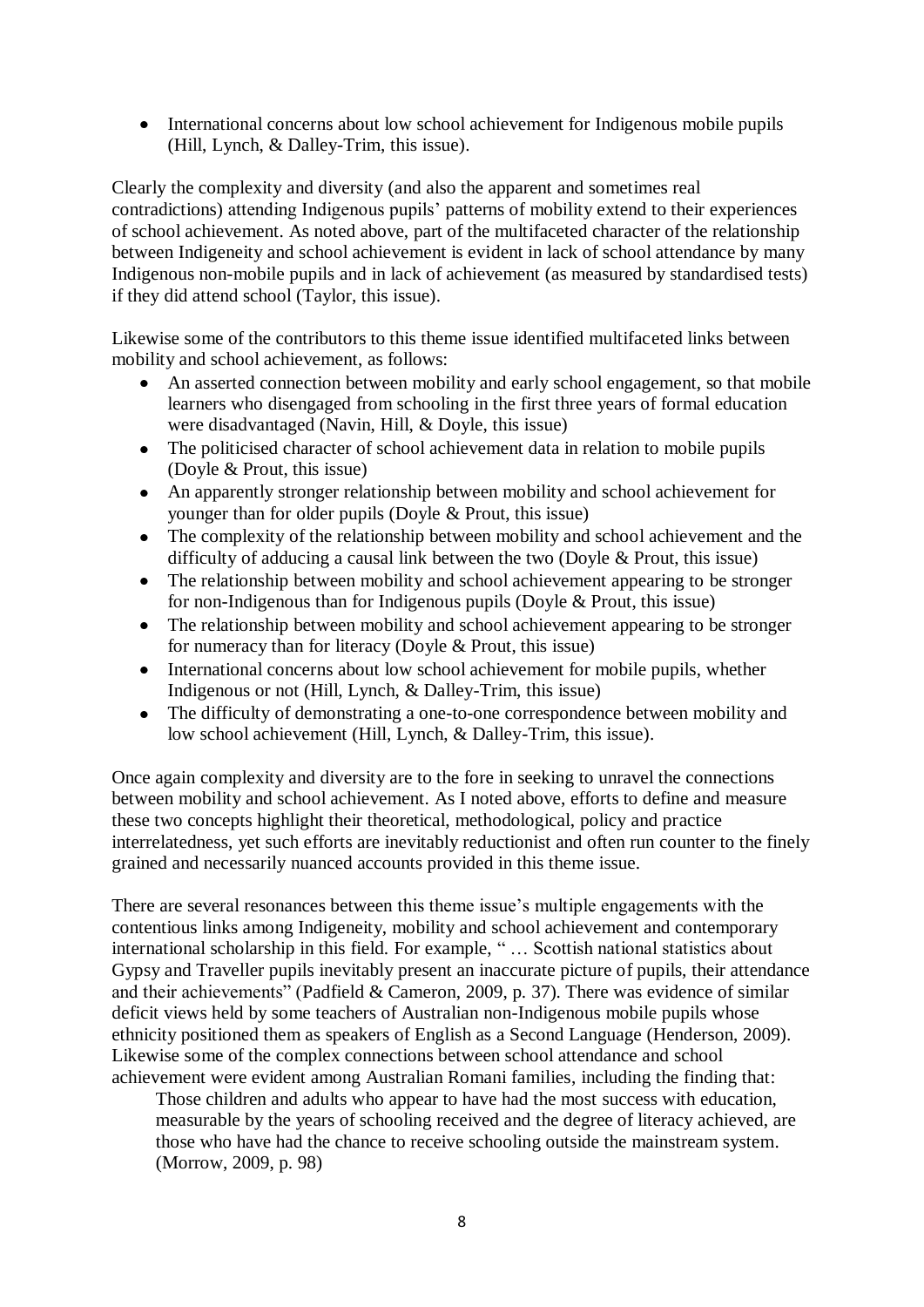At the same time, the articles in this theme issue have made a major contribution to extending current understandings of the issues of Indigeneity and school achievement, whether linked with mobility or not. Indeed, that contribution consists partly of the multiple ways in which individual articles have explicitly unravelled and analysed the relative polarities and weightings in relation to Indigeneity, mobility and school achievement. Despite the ongoing lack of consensus in the field, the articles' detailed and locationally specific accounts have demonstrated how the connections and disconnections among these phenomena are played out in particular places with certain contextualised consequences.

## **Implications**

Finally I articulate some of the implications for international and comparative educational research arising from the itineraries of the Indigenous pupils and the associated issues discussed in the previous sections of the paper. While readers of this theme issue will undoubtedly identify many such implications, I have restricted my discussion to three:

- The complexity and contentiousness of evidentiary data sets
- Strategies to enhance the educational outcomes of mobile pupils
- The character and imperatives of future research in this field.

As with the itineraries and issues outlined above, these selected implications also highlight the theme issue"s significant contribution to existing knowledge and to extending the horizons of our understandings and actions in relation to Indigenous population mobilities and school achievement.

As I noted above, a key element of the theme issue's importance follows from its identification and elaboration of specific methodological problems related to obtaining accurate, comprehensive and reliable data about school pupils" movements in and out of schools. For example, pupil mobility is frequently defined by means of the *Joiners Plus Leavers* measure (Dobson, Henthorne & Lynas, 2000):

((pupils joining schools + pupils leaving school)/total school roll)  $x$  100

(see Doyle & Prout, this issue). However, as Navin, Hill, and Doyle (this issue) have remarked: " … whilst the *Joiners Plus Leavers (JPL)* measure captures much more movement of Indigenous students, there are still those mobile students who may be "invisible" to this micro analysis" for a number of practical reasons that generalised definitions are unable to account for. One specific instance of patterns of mobility being more fluid than school system data sets was the lack of integration between the school attendance records of the Northern Territory Catholic Education Office and the Northern Territory Department of Education, so that information was not available about pupils moving between schools in these two education systems (Taylor, this issue).

More broadly, "... cohorts of students are defined by assumptions of stability rather than actualised points in time and space, while the lived experience and learning trajectories of mobile students remain invisible to the evidence framework" (Doyle & Prout, this issue). This key point was elaborated by Doyle and Prout (this issue), who also identified mobility data sets as an important potential innovation in engaging with mobile learners:

While the data from this small-scale study cannot be generalised to a broader scale, they highlight important limitations in the way student performance data are currently reported, and the impact of mobility on these data. At the same time, they also provide an innovative blueprint that could be applied on a larger scale, of using local evidence to develop a more nuanced understanding of the relationship between mobility and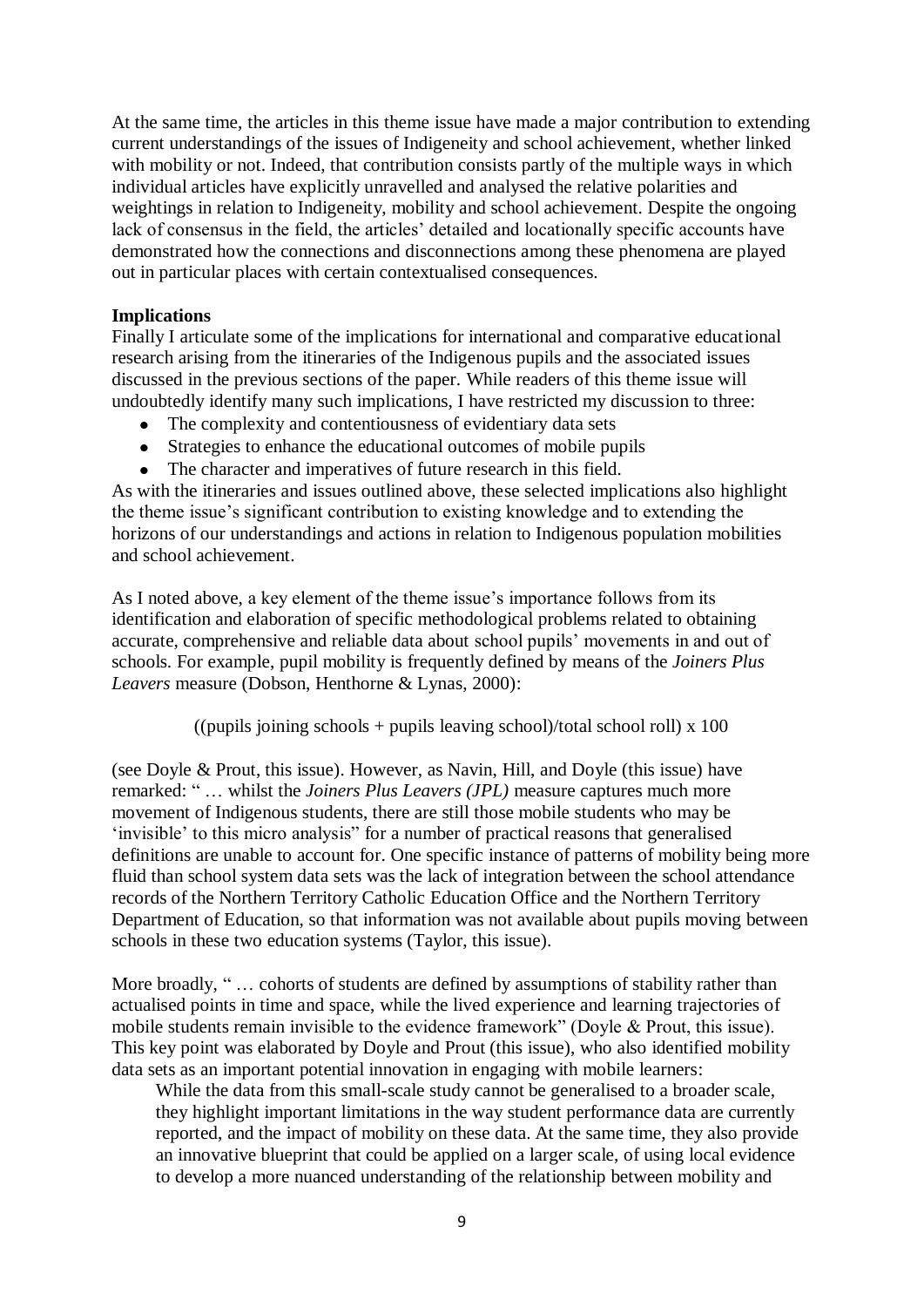student achievement, as well as mobility and school performance. Whilst it is a difficult and time consuming task, data can be generated and then subjected to statistical analyses that quantify the knowable, and unknown, extent of these relationships.

A second crucial implication of the theme issue is the various examples that it presents of strategies designed to enhance the educational outcomes of Indigenous pupils in northern Australia (and by extension in other parts of Australia and internationally). Examples of these strategies include the employment of School-based Attendance Officers in the Kimberley region of Western Australia (Prout & Yap, this issue), and Mobility Support Teachers working closely with Indigenous Education Workers in selected schools in Queensland (Navin, Hill, & Doyle, this issue; Hill, Lynch, & Dalley-Trim, this issue).

From a wider perspective, Hill, Lynch and Dalley-Trim (this issue) adumbrated a useful set of categories for classifying support initiatives for Indigenous mobile pupils:

- The provision of targeted support directly to mobile students
- The establishment of separate or "segregated" ... schooling tailored to the needs of mobile students
- An attempt to reframe 'mainstream' schools.

Clearly each of these categories has particular potential strengths and limitations that need to be set beside the likely or hoped for benefits of such initiatives for Indigenous pupils. Moreover, each category is linked with a broader set of policy discourses such as "social inclusion" and "new equity" (Prout & Hill, this issue) that highlight their complexity and contentiousness without making their enactment any easier. For example, an initiative that has been developed in Australia and internationally (Danaher & Umar, 2010) but that does not receive much attention in this theme issue is open and distance schooling. While such schooling has been used in several countries for mobile pupils (Danaher, Moriarty, & Danaher, 2009), it is imbricated with specific assumptions about learning and teaching that might not align closely with the particular patterns of mobility exhibited by Indigenous mobile pupils in Australia, for example.

A third vital implication of the theme issue relates to the character and imperatives of future research in the field of Indigenous population mobilities and school achievement. A key element of that implication lies in the multidisciplinary and interdisciplinary approaches to researching mobilities demonstrated so effectively in the succeeding articles. Given that the education of mobile learners might be depicted as a "wicked problem", and that "Indigenous disadvantage" has been identified explicitly as such (Australian Public Service Commission, 2007, p. 2), it is worthwhile to record the asserted features of such a "problem" type:

- Wicked problems are difficult to clearly define.
- Wicked problems have many interdependencies and are often multi-causal.
- Attempts to address wicked problems often lead to unforeseen circumstances.
- Wicked problems are often not stable.
- Wicked problems usually have no clear solution.
- Wicked problems are socially complex.
- Wicked problems hardly ever sit conveniently within the responsibility of any one organisation.
- Wicked problems involve changing behaviour. (Australian Public Service Commission, 2007, pp. 3-4)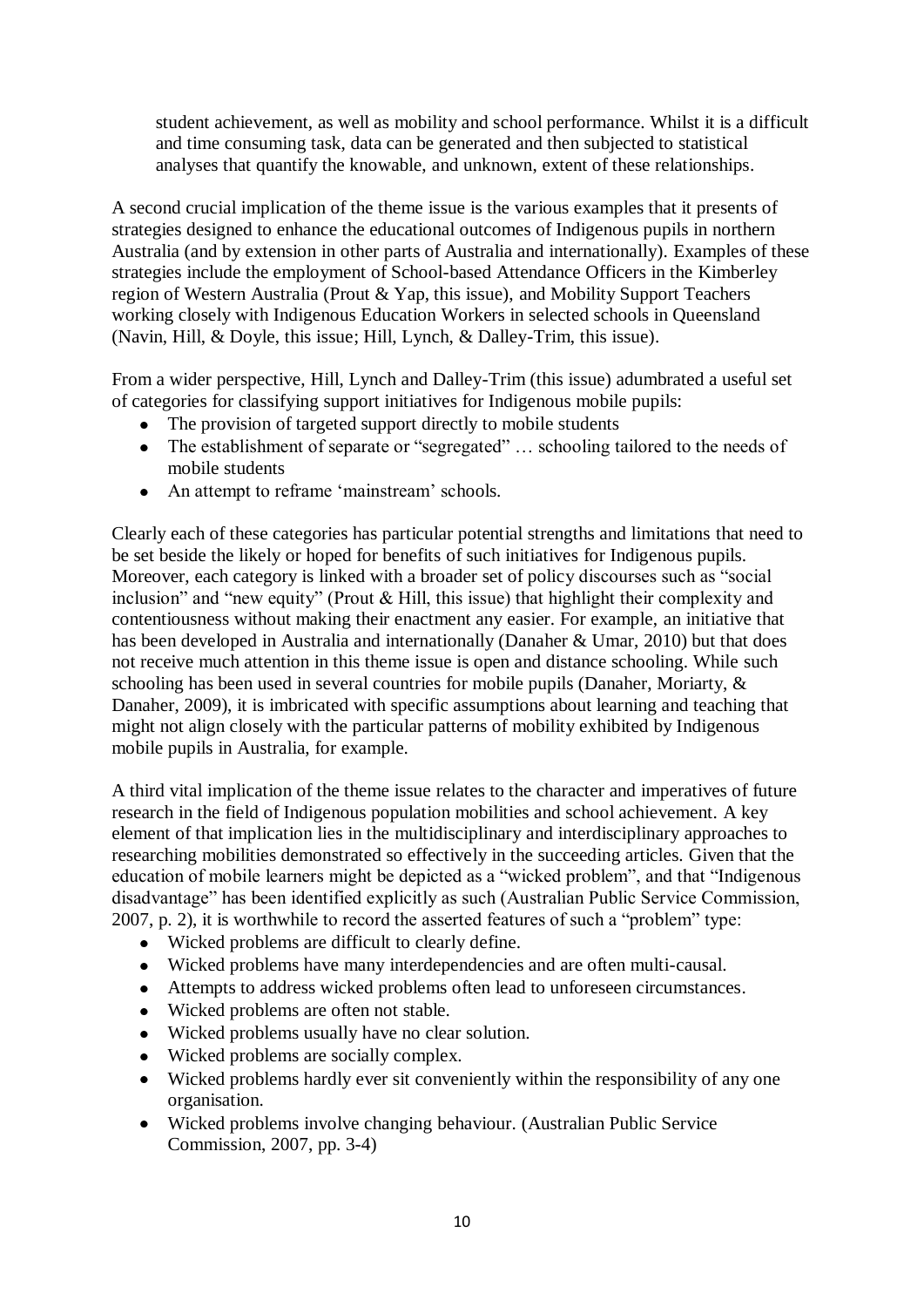This list of characteristics of wicked problems resonates strongly with many of the propositions pursued in the succeeding articles, and at least partly helps to explain why the underlying situations depicted so clearly and eloquently by the contributors to this theme issue are often longstanding and seemingly intractable. At the same time, it is important to note – and to endorse – the cautious optimism evident in many of the articles, particularly when specific strategies for enhancing Indigenous pupils' school achievement outcomes are outlined.

These features of wicked problems also provide some useful criteria for evaluating the theme issue guest editors' suggestions for "Setting the Future Research Agenda" (Prout & Hill, this issue) in this particular field. Specifically they identify the following as worthy of elaboration:

Indigenous perspectives on the intersection between mobility and schooling; the impact of developmental stages on Indigenous mobility and schooling; measures of Indigenous student mobility; strategies for engaging with highly mobile Indigenous students and whom these strategies serve; and analyses of the primarily neo-liberal policy frameworks within which Indigenous student mobilities are enacted. (Prout & Hill, this issue)

Against the backdrop of the characteristics of wicked problems listed above, Prout and Hill (this issue) have provided us with an eminently sensible framework for future research directions and imperatives in relation to Indigenous mobile pupils and their learning outcomes. Inevitably other topics could be added to this list, such as building locally, regionally and nationally comparative studies that would highlight the international relevance of localised research findings and that could simultaneously augment the political standing and the community acceptance of those findings. Certainly there is plenty here for researchers across the range of disciplines represented in this theme issue to do for decades into the future.

### **Conclusion**

Like the Indigenous mobile pupils whose patterns of mobility are analysed in the succeeding articles, the itineraries taken by the authors of those articles have traversed broadly ranging and widely varying terrains – not just the geographical locations of two states and one territory in northern Australia but also the contested conceptual and discursive fields of research into Indigeneity, mobilities and school achievement. In so doing, this special theme issue has explored both extensively and intensively several issues arising from the intersections of these fields as well as a number of implications of those issues, among others for policy-making and provision related to contemporary schooling.

Much has changed since the publication 11 years ago of the earlier special theme issue of this journal cited at the beginning of this paper (Danaher, 2000a), including in the international and comparative educational research field that this theme issue contributes substantially to extending. At the same time, many elements of the "wicked problem" (Australian Public Service Commission, 2007) that is the interface between mobilities and formal education, and also between Indigeneity and school achievement, remain intact. I applaud the theme issue guest editors and the contributing authors for helping to shine new light onto the multiple terrains of that interface and thereby for helping to enhance current understandings of, and to fashion innovative solutions to, this particular wicked problem.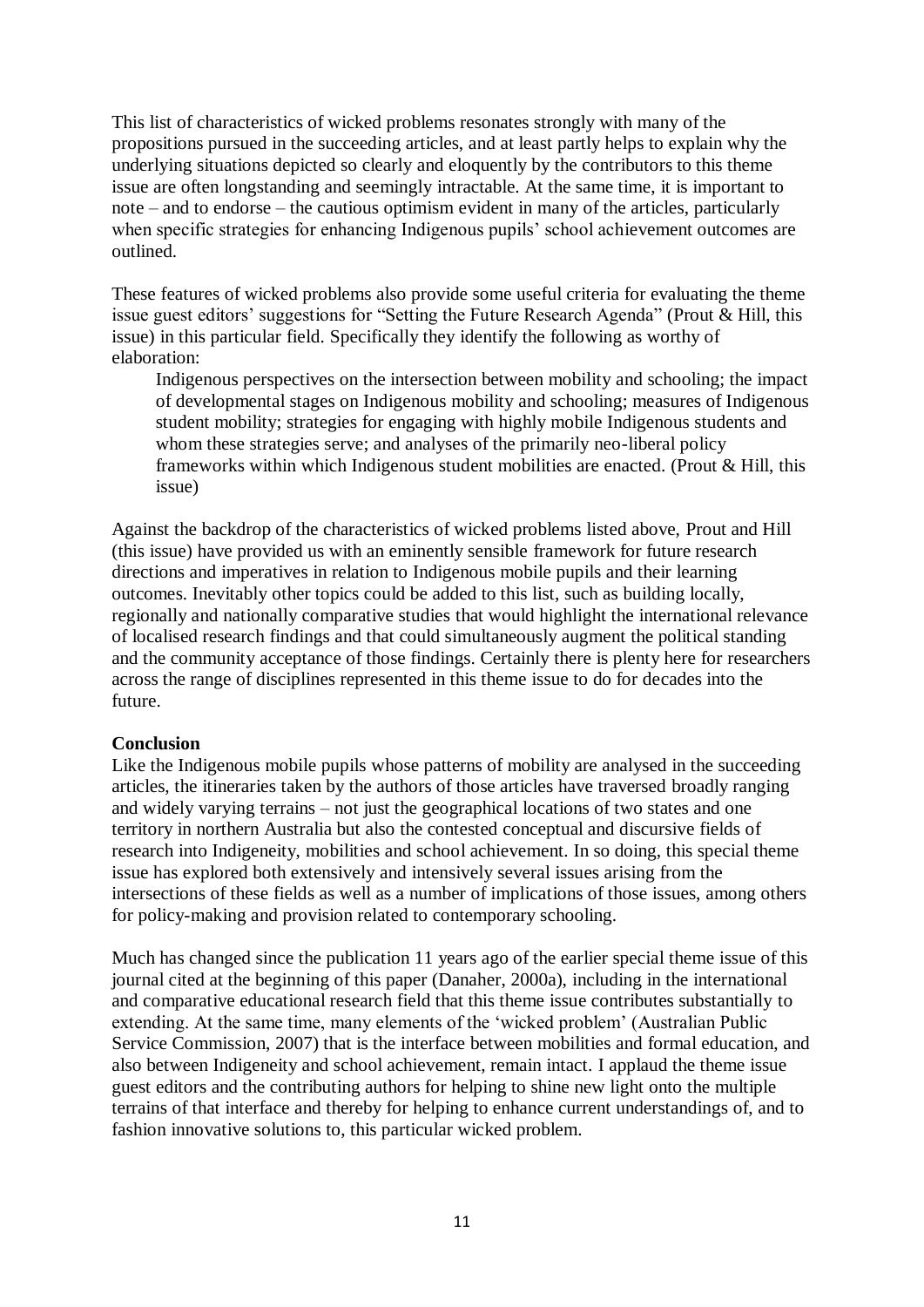#### **Acknowledgements**

I am grateful to Associate Professors Sarah Prout and Angela Hill for the invitation to write the opening article in this special theme issue, and for bringing together such an engaging and informative set of contributions to this crucial topic. Likewise the contributing authors have extended my thinking and expanded my understanding through their scholarship in this field.

#### **References**

- Australian Public Service Commission. (2007). *Tackling wicked problems: A public policy perspective.* Canberra, Australia: Author.
- Danaher, P. A. (Ed.) (2000a). *Mapping international diversity in researching Traveller and nomadic education.* Theme issue of the *International Journal of Educational Research, 33*(3), 219-318.
- Danaher, P. A. (2000b). Guest editor"s introduction. In P. A. Danaher (Ed.), *Mapping international diversity in researching Traveller and nomadic education.* Theme issue of the *International Journal of Educational Research, 33*(3), 221-230.
- Danaher, P. A., Moriarty, B. J., & Danaher, G. R. (2009). *Mobile learning communities: Creating new educational futures.* New York: Routledge.
- Danaher, P. A., & Umar, A. (Eds.) (2010, September). *Teacher education through open and distance learning (Perspectives on distance education).* Vancouver, BC: Commonwealth of Learning.
- Dobson, J., Henthorne, K., & Lynas, Z. (2000). *Pupil mobility in schools: Final report.* London: Migration Research Unit, Department of Geography, University College London.
- Henderson, R. (2009). Itinerant farm workers' children in Australia: Learning from the experiences of one family. In P. A. Danaher, M. Kenny & J. Remy Leder (Eds.), *Traveller, nomadic and migrant education* (pp. 47-58). New York: Routledge.
- Kenny, M., & Binchy, A. (2009). Irish Travellers, identity and the education system. In P. A. Danaher, M. Kenny & J. Remy Leder (Eds.), *Traveller, nomadic and migrant education* (pp. 117-131). New York: Routledge.
- Kenny, M., & Danaher, P. A. (2009). Editorial introduction: Three dimensions of changing schools. In P. A. Danaher, M. Kenny & J. Remy Leder (Eds.), *Traveller, nomadic and migrant education* (pp. 1-12). New York: Routledge.
- Kiddle, C. (2009). Paradoxes in policy: Mixed messages for Fairground and Gypsy Traveller families in England. In P. A. Danaher, M. Kenny & J. Remy Leder (Eds.), *Traveller, nomadic and migrant education* (pp. 145-157). New York: Routledge.
- Levinson, M. (2009). Cultural differences or subversion among Gypsy Traveller youngsters in schools in England: A question of perspective. In P. A. Danaher, M. Kenny & J. Remy Leder (Eds.), *Traveller, nomadic and migrant education* (pp. 59-73). New York: Routledge.
- Morrow, W. (2009). Australian Romani. In P. A. Danaher, M. Kenny & J. Remy Leder (Eds.), *Traveller, nomadic and migrant education* (pp. 87-101). New York: Routledge.
- Padfield, P., & Cameron, G. (2009). Inclusive education for children and young people with interrupted learning in Scotland. In P. A. Danaher, M. Kenny & J. Remy Leder (Eds.), *Traveller, nomadic and migrant education* (pp. 29-46). New York: Routledge.
- Robbek, V. A., Gabysheva, F. V., Nikitina, R. S., & Sitnikova, N. V. (2009). Promoting educational access for the indigenous reindeer herders, fisherpeople and hunters in the nomadic schools of Yakutia, Russian Federation. In P. A. Danaher, M. Kenny & J. Remy Leder (Eds.), *Traveller, nomadic and migrant education* (pp. 74-86). New York: Routledge.